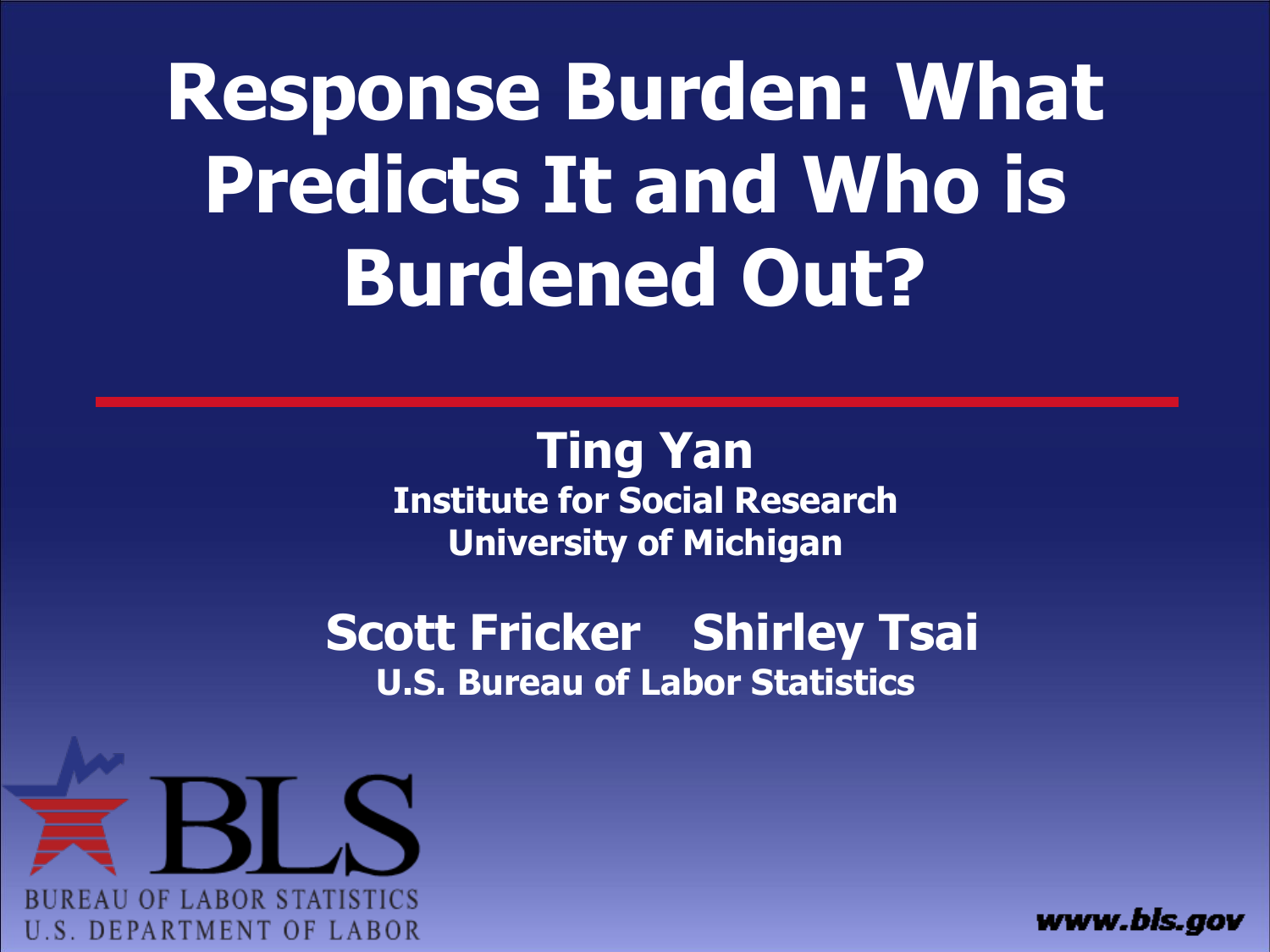#### **Acknowledgment**

#### ■ Study funded by ASA/NSF/BLS **Fellowship**

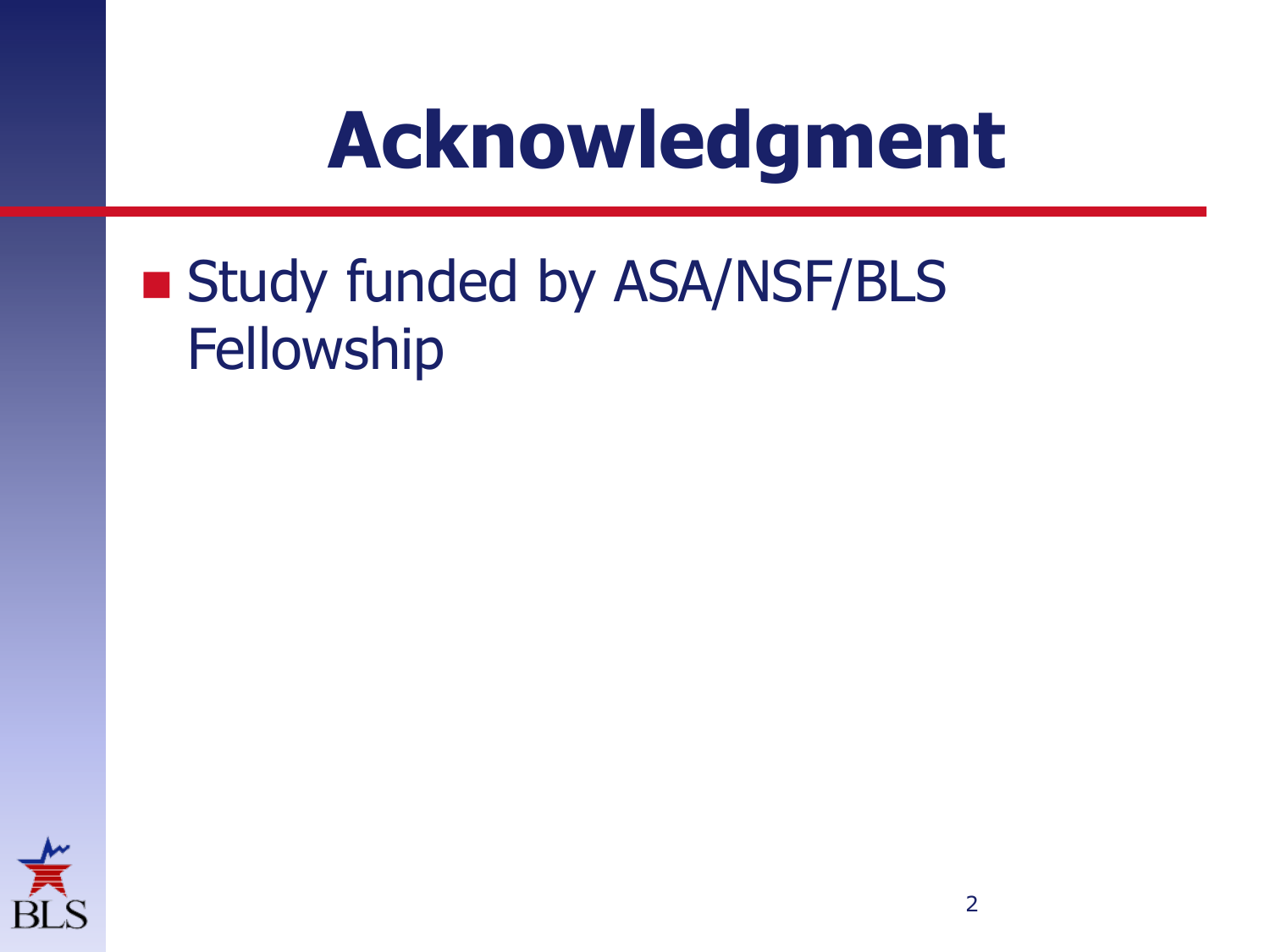#### **Outline**

- How is response burden defined?
- **How is response burden measured?**
- What are the effects of response burden?
- What causes response burden?
- What can be done to reduce or counteract negative effect of response burden?

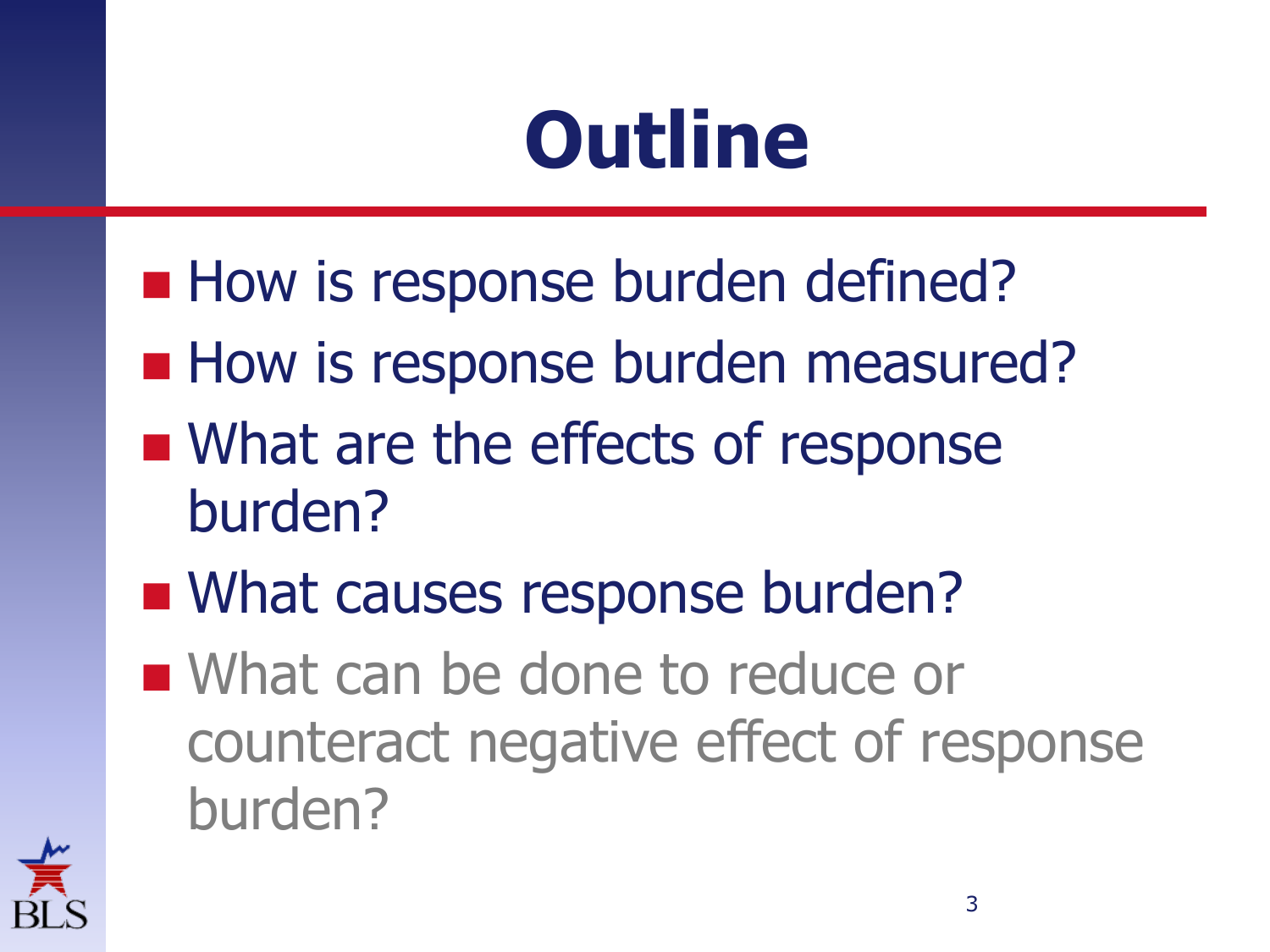# **Gaps in the field**

"The topic of respondent burden is not a neat, clearly defined topic about which there is an abundance of literature" (Bradburn, 1978: p49)

"Response burden is not a straight forward area to discuss, measure and manage" (Jones, 2012: p1)

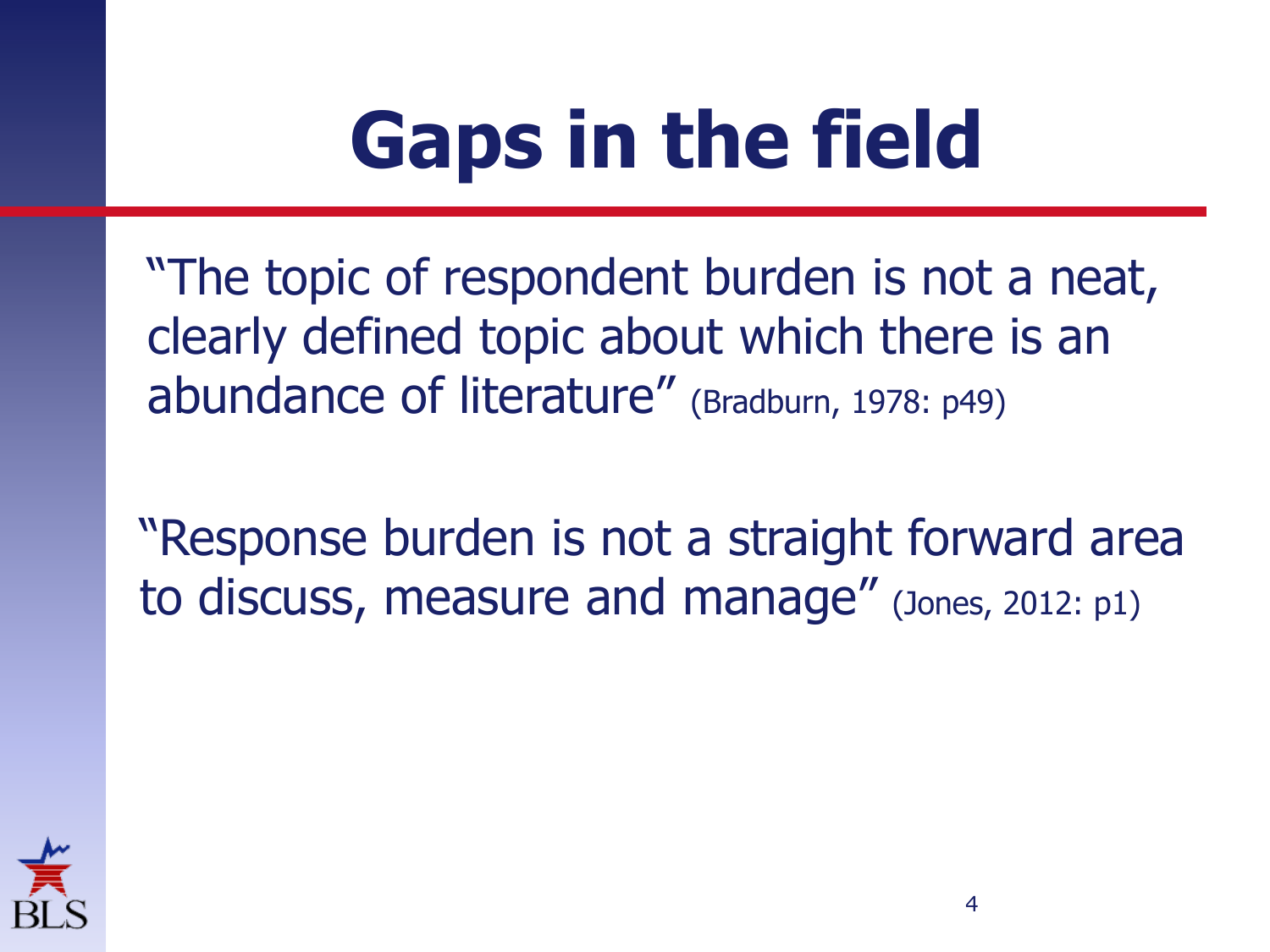# **Gaps in the field**

- **Undeveloped conceptualization Lack of good measurement Lack of empirical research on** What predicts response burden
	- The impact of burden on data quality and statistical estimates

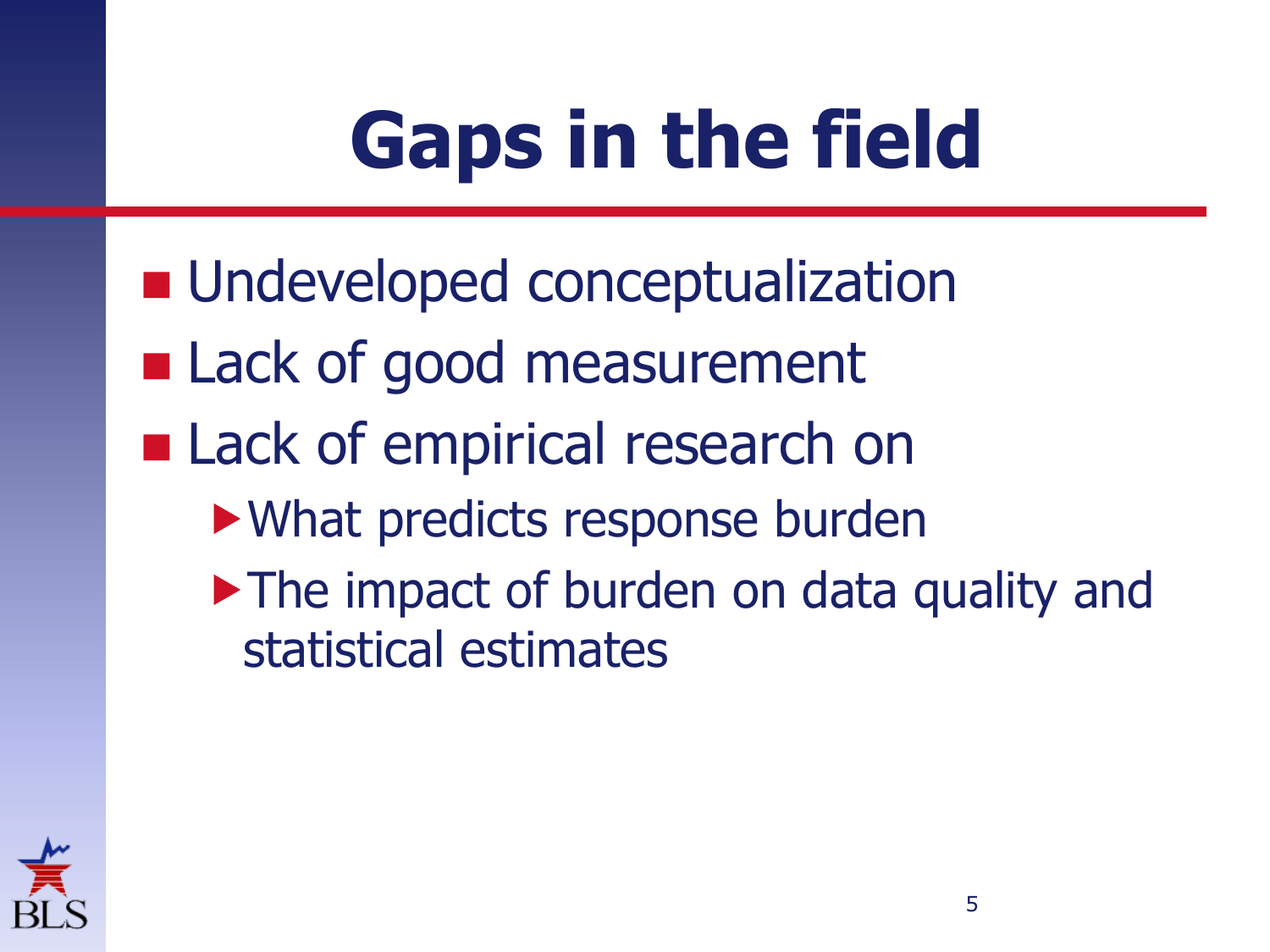### **Perceived/Subjective Burden**

- "... perceived response burden ... negative feelings such as annoyance, frustration or inconvenience which may be experienced by survey participants" (Frankel, 1980: p1)
- "...respondent burden ... the presumed hardships entailed in being a survey participant" (Sharp and Frankel 1983: p36)
- "…respondent's experience…" (Haraldsen 2004: p398)
- "... perception of time and burden associated with the response task" (Giesen 2012: p1-2)
- **T** "[T]he degree to which a survey respondent perceives participation in a survey research project as difficult, time consuming, or emotionally stressful…" (Graf 2008: p740)

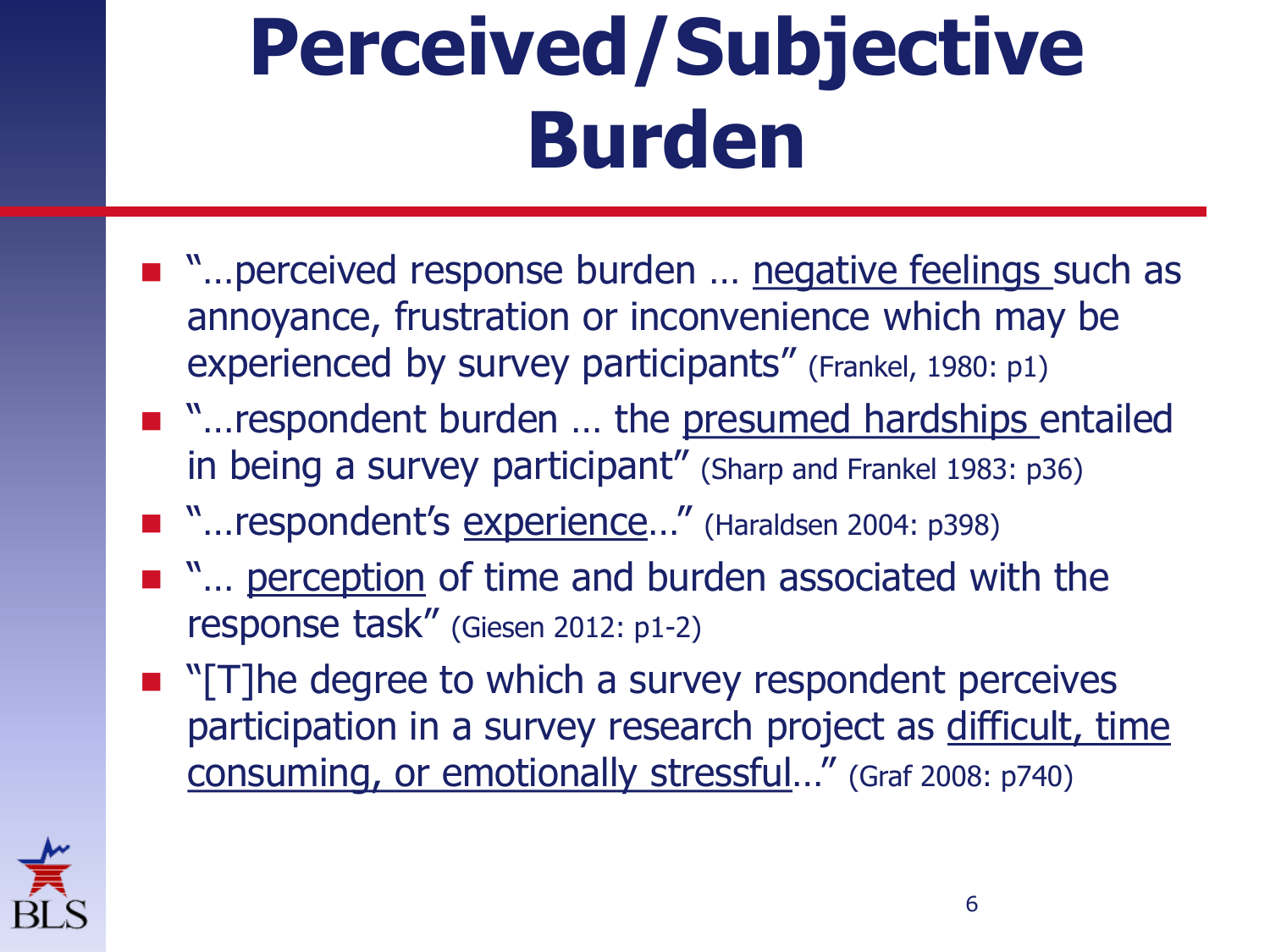# **defined? Actual/Objective Burden**

- "... characteristic of research activity intervening between the survey instrument and response activity which, if increased, will decrease the probability of the respondent providing the full information required…" (Corbin 1977: p9)
- "... respondent can feel burdened whenever the question appears either threatening or difficult…" (Warriner 1991: p256)
- "the length of the interview" (Groves et al. 1991: p251)
- "the number and size of the respondent's tasks" (Hoogendoorn and Sikkel 1998: p189)

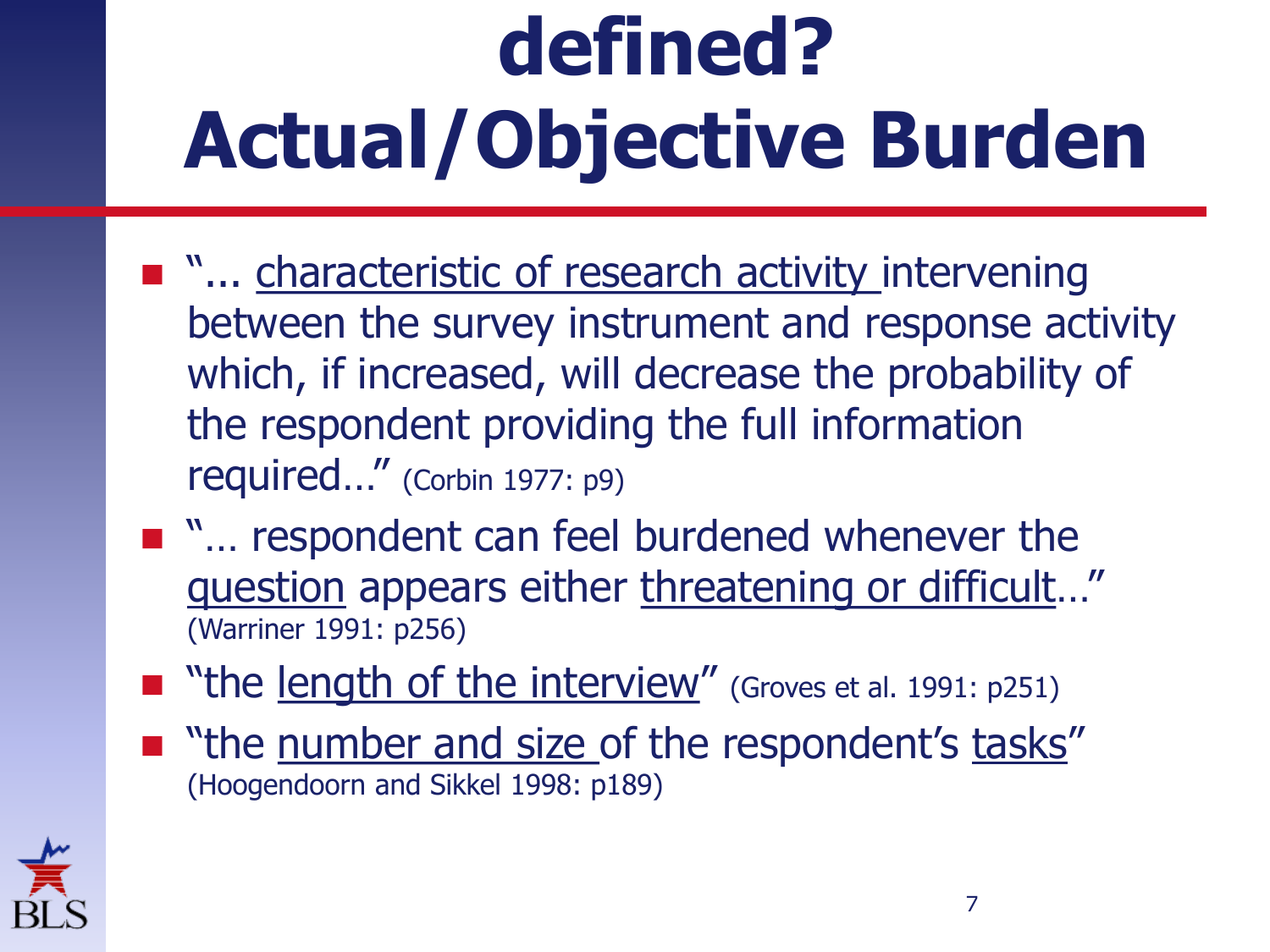#### **How is response burden measured?**

#### ■ Characteristics of survey/tasks causing burden

- ▶ Length of interview (Groves et al. 1999; Singer et al., 1999; Hoogendoorn, 2004)
- **Find Frequency of interview (Hoogendoorn et al., 1998)**
- Difficulty of response tasks (Filton, 1981)
- Rs' attitude towards and beliefs about surveys
	- ▶ Self-reports
		- Interest in survey (Sharp et al., 1983; Hoogendoorn, 2004; Fricker et al. 2011; 2012)
		- Importance of interview (Sharp et al., 1983)
	- **Interviewer notes** 
		- Rs' complaint about survey burden (Martin et al., 2011)
- Effects of response burden
	- 8 ▶ Willingness to be re-interviewed (Sharp et al., 1983; Fricker et all., 2011; 2012)
	- ▶ Feeling of exhaustion (Stocke and Langfeldt; 2004)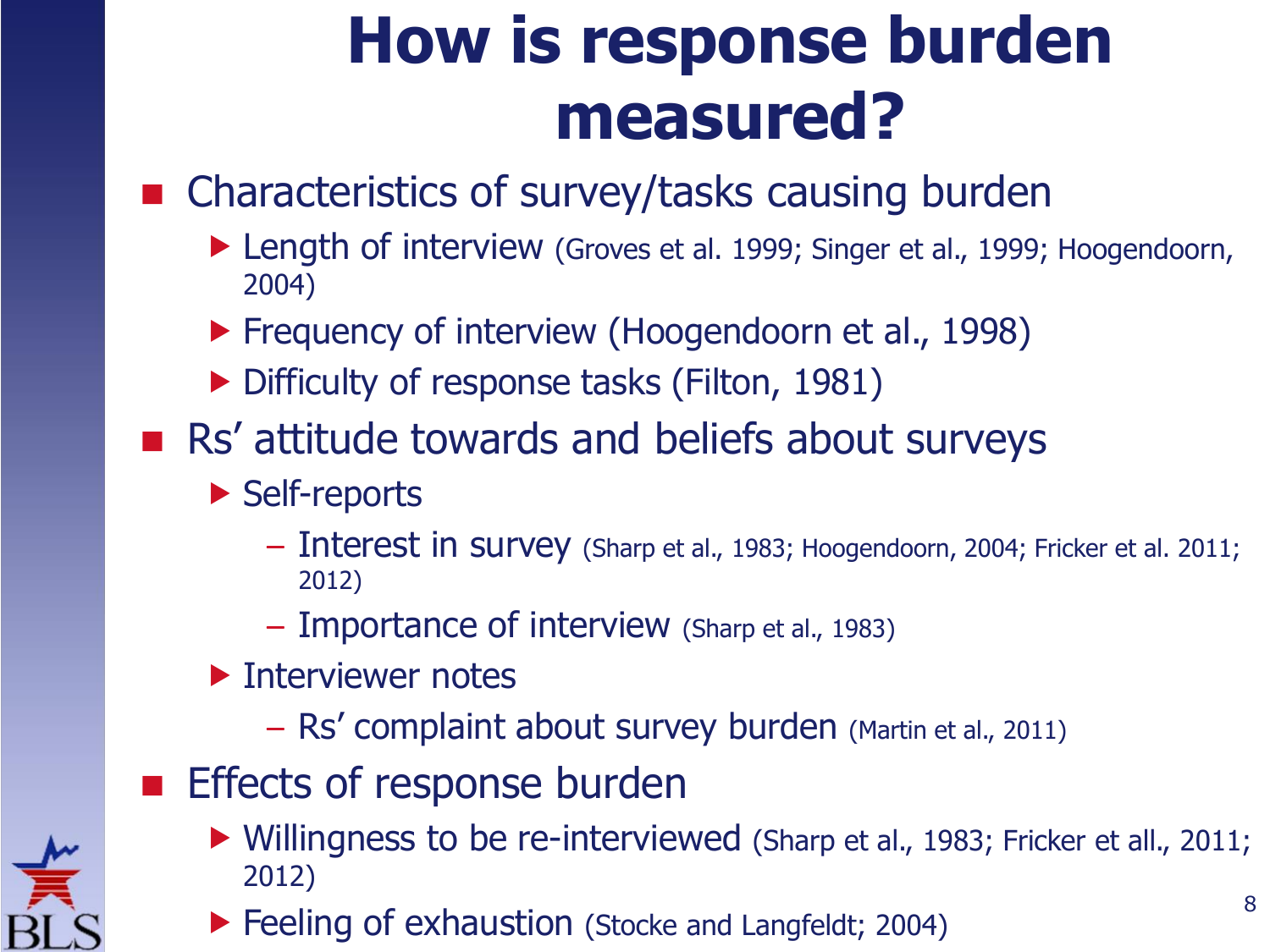#### **What are effects of response burden?**

- Leading to unit nonresponse (e.g., Groves et al. 1999; Rolstad, Adler, and Rydén 2011)
- **Leading to panel attrition** (e.g., Martin et al. 2001; Fricker et al. 2011)
- Leading to item nonresponse (e.g., Warriner 1991)
- Leading to break-offs (e.g., Galesic 2006)
- Leading to delayed responses (e.g., Giesen 2012)
- Leading to inaccurate response (e.g., Warriner 1991; Kennedy and Phipps 1995; Haraldsen and Jones , 2007 ; Giesen and Haraldsen, 2012 )
- **Leading to negative evaluations of surveys** (Stocke and Langfeldt; 2004)

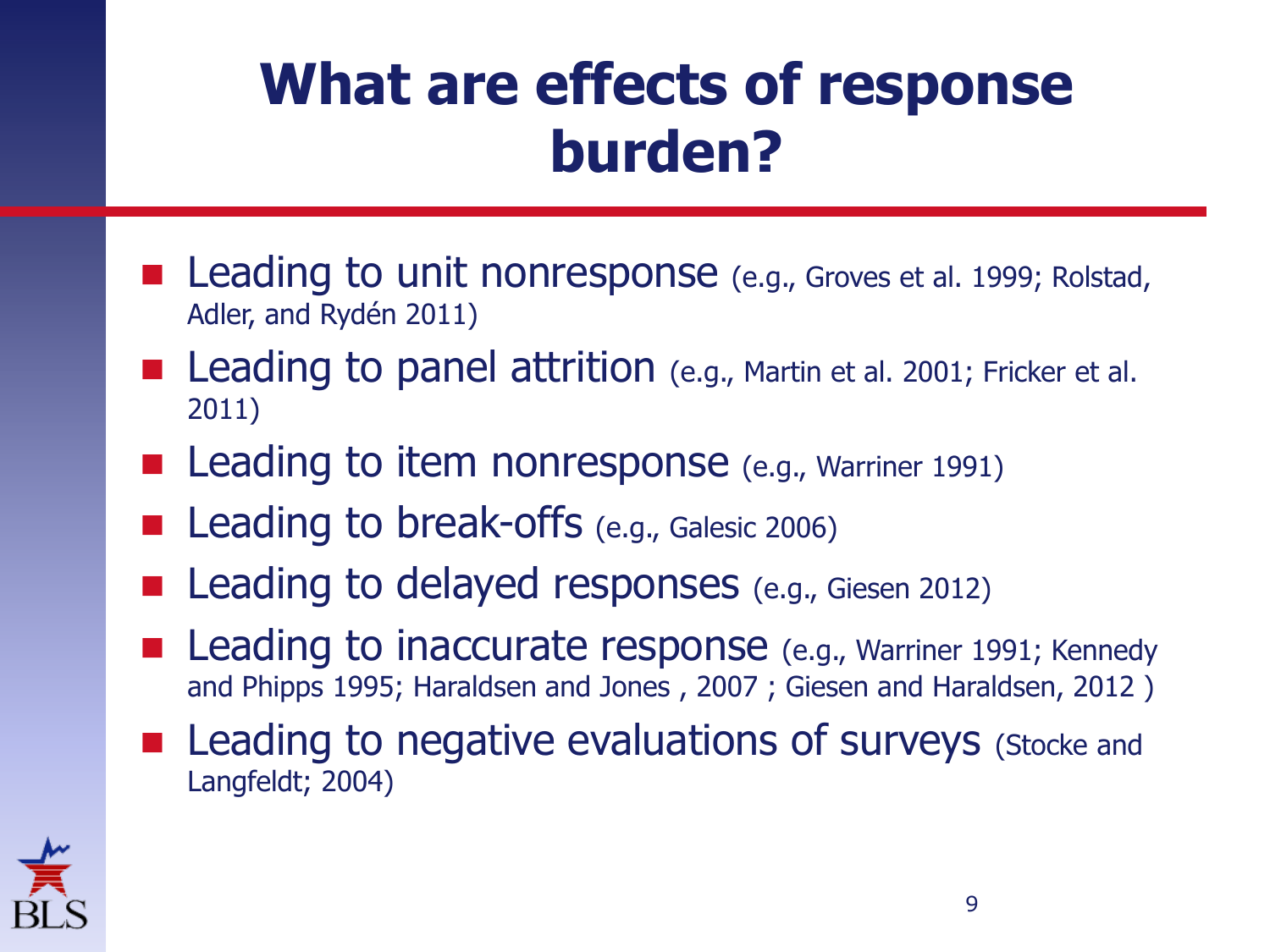#### **What causes burden?**



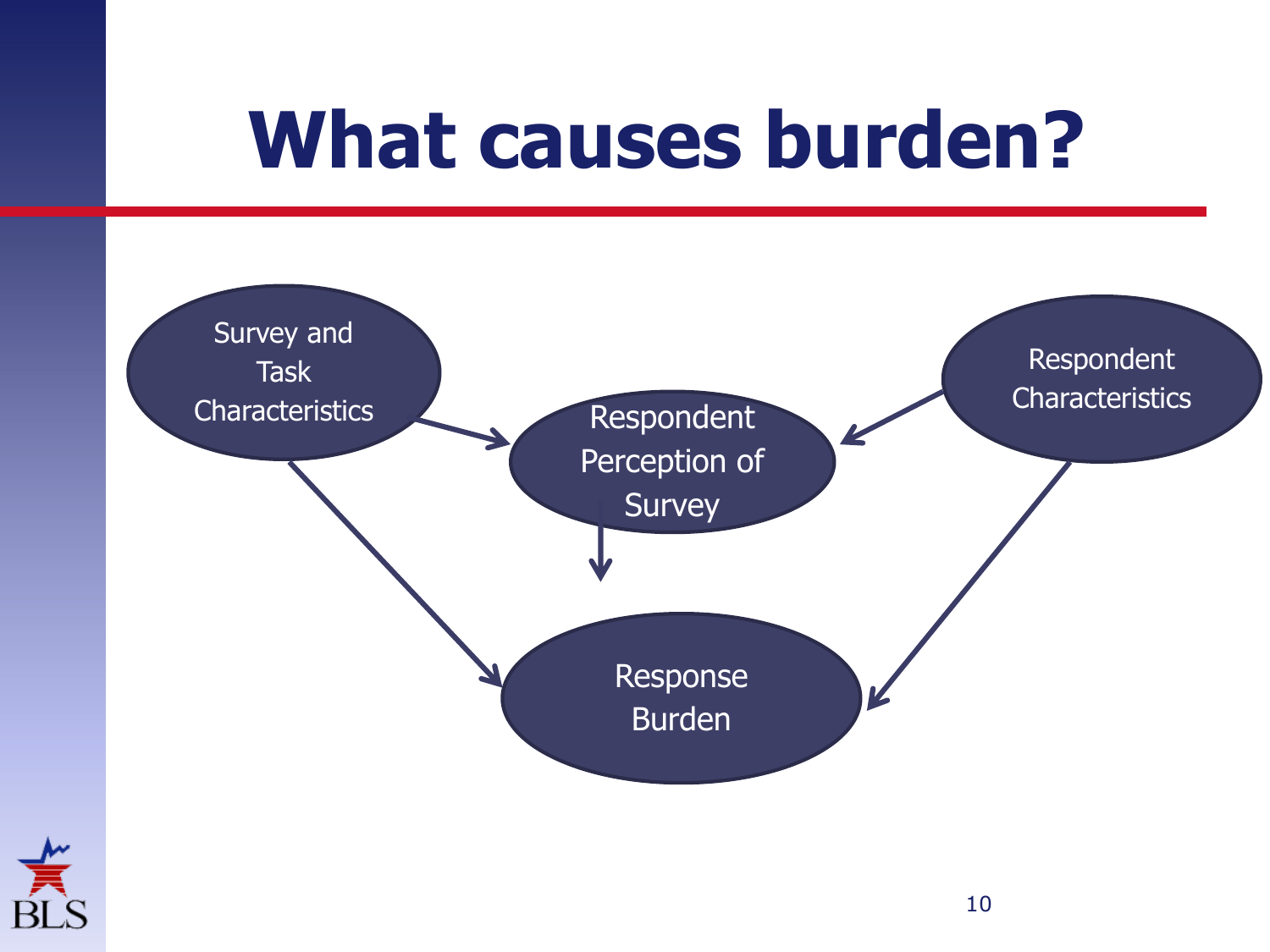# **This talk examines…**

Respondent level characters ▶ Cognitive capacity **Motivation** (General) Attitude **Task difficulty Survey design characters Mediation by perception of survey Direct and Indirect paths** 

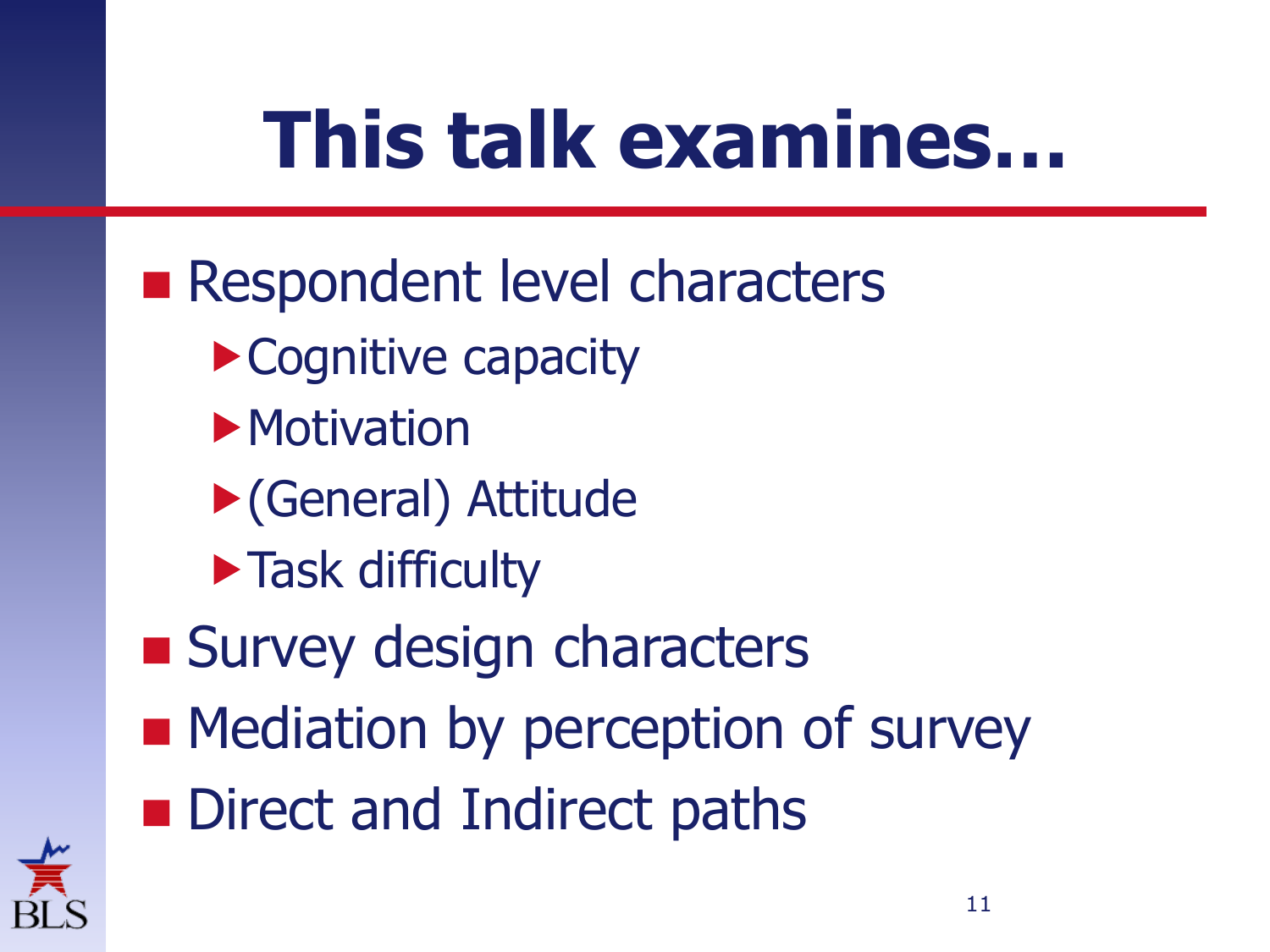#### **Data**

- Consumer Expenditure Interview Survey (CE)
	- Longitudinal survey conducted by BLS
		- Providing information on buying habits of American consumers
			- Expenditures, income, consumer characteristics
		- Rotation panel design
			- Panel members are interviewed every quarter up to five times
			- In each interview quarter, 5 panels in different stage of panel life
- $\blacksquare$  Pooled cases who completed their 5<sup>th</sup> interviews between October 2012 and December 2012
	- A total of  $5,143$  cases used  $12$



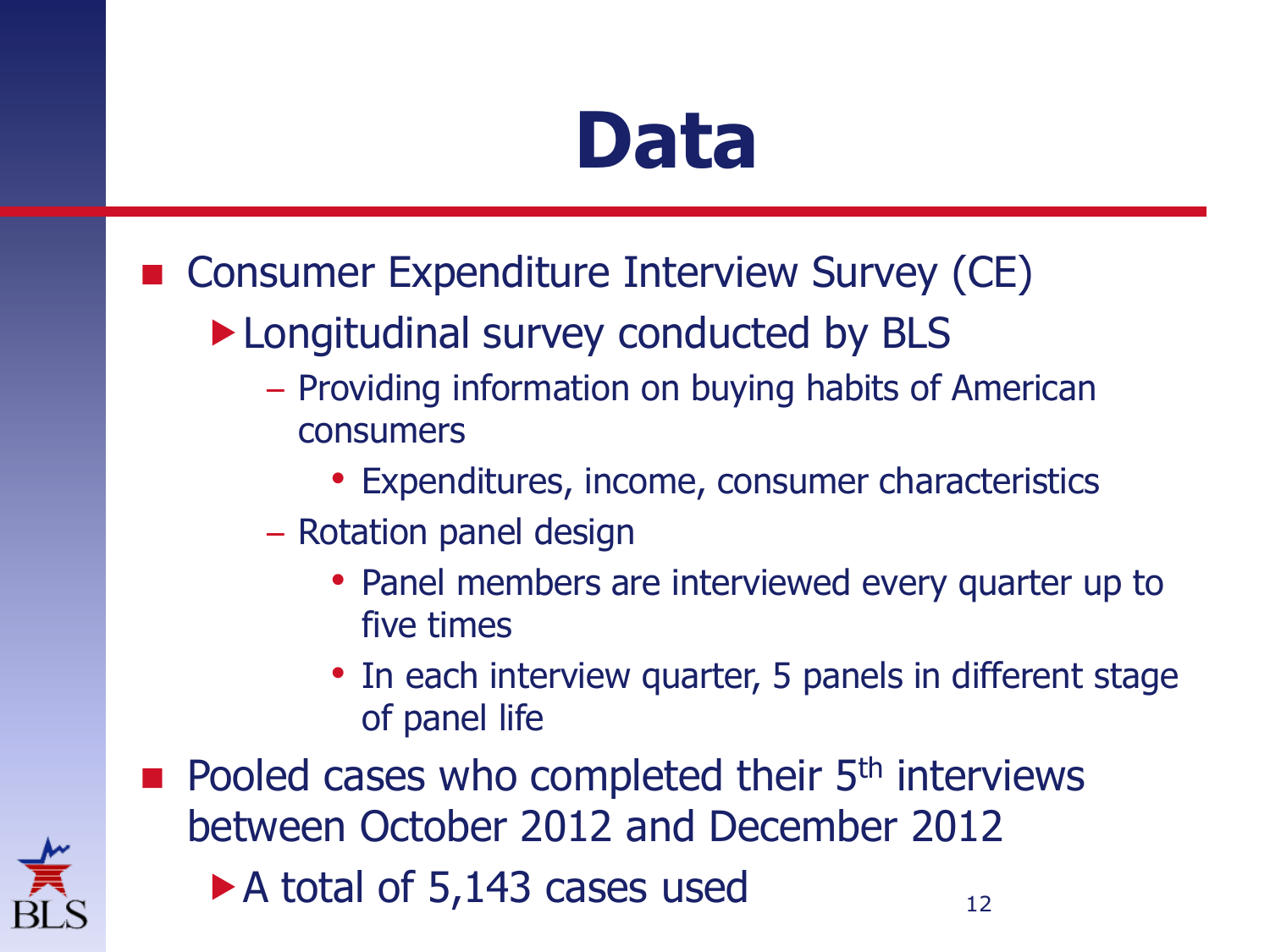### **Data and method**

- Structural equation modeling (SEM)
	- $\triangleright$  To incorporate structural models and measurement models
	- $\triangleright$  To estimate direct and indirect paths
- **PROC CALIS is used to conduct SEM**
- **ML** estimation is used to estimate parameters

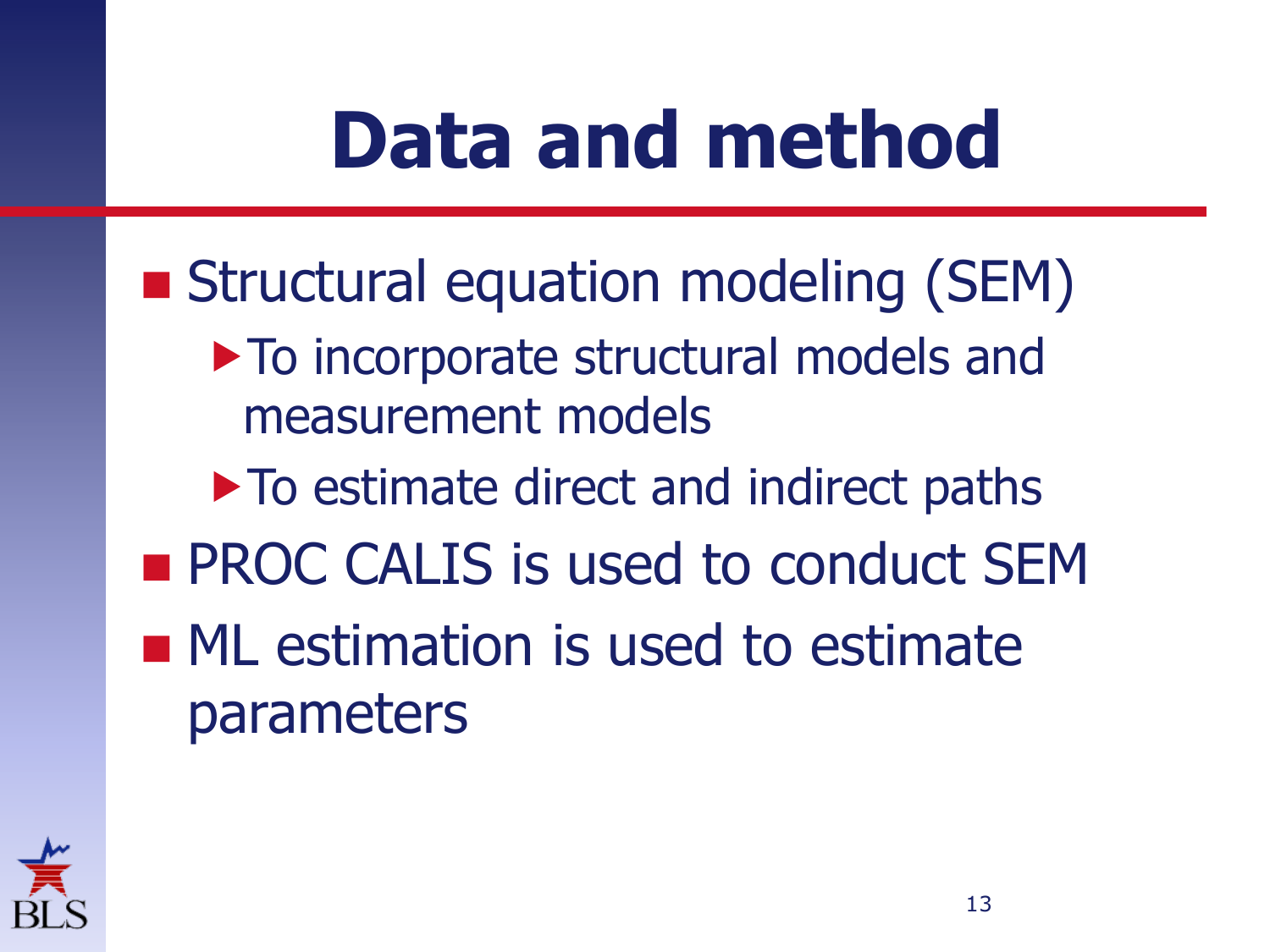#### **Structural Model**



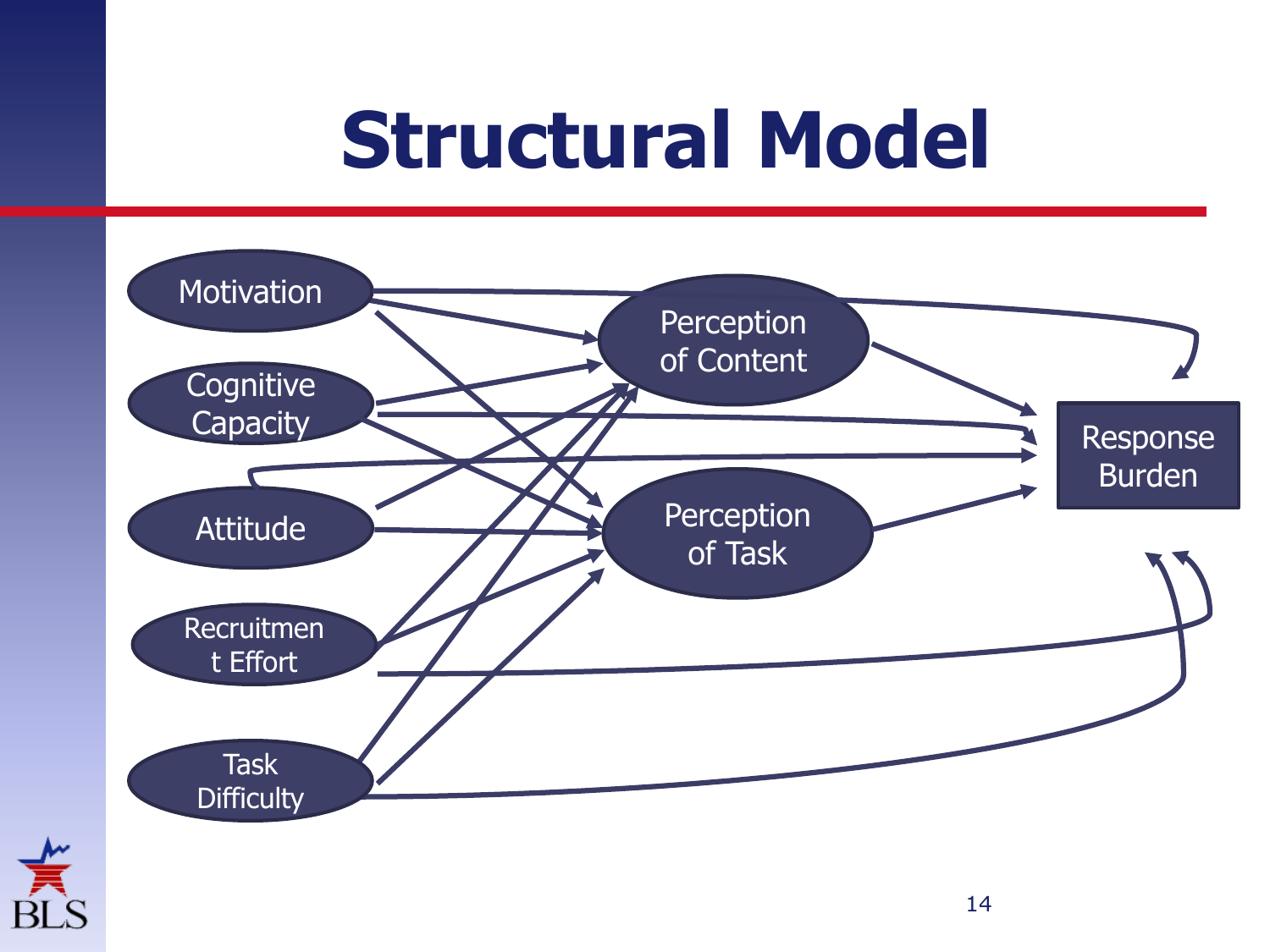#### **Results: Model fit statistics**

$$
x^2 (93)=1697, p<.0001
$$

■ Standardized RMSR (SRMSR): 0.0454 RMSEA Estimate: 0.0579

■ Adjusted GFI (AGFI): 0.9379 Bentler Comparative Fit Index: 0.9004

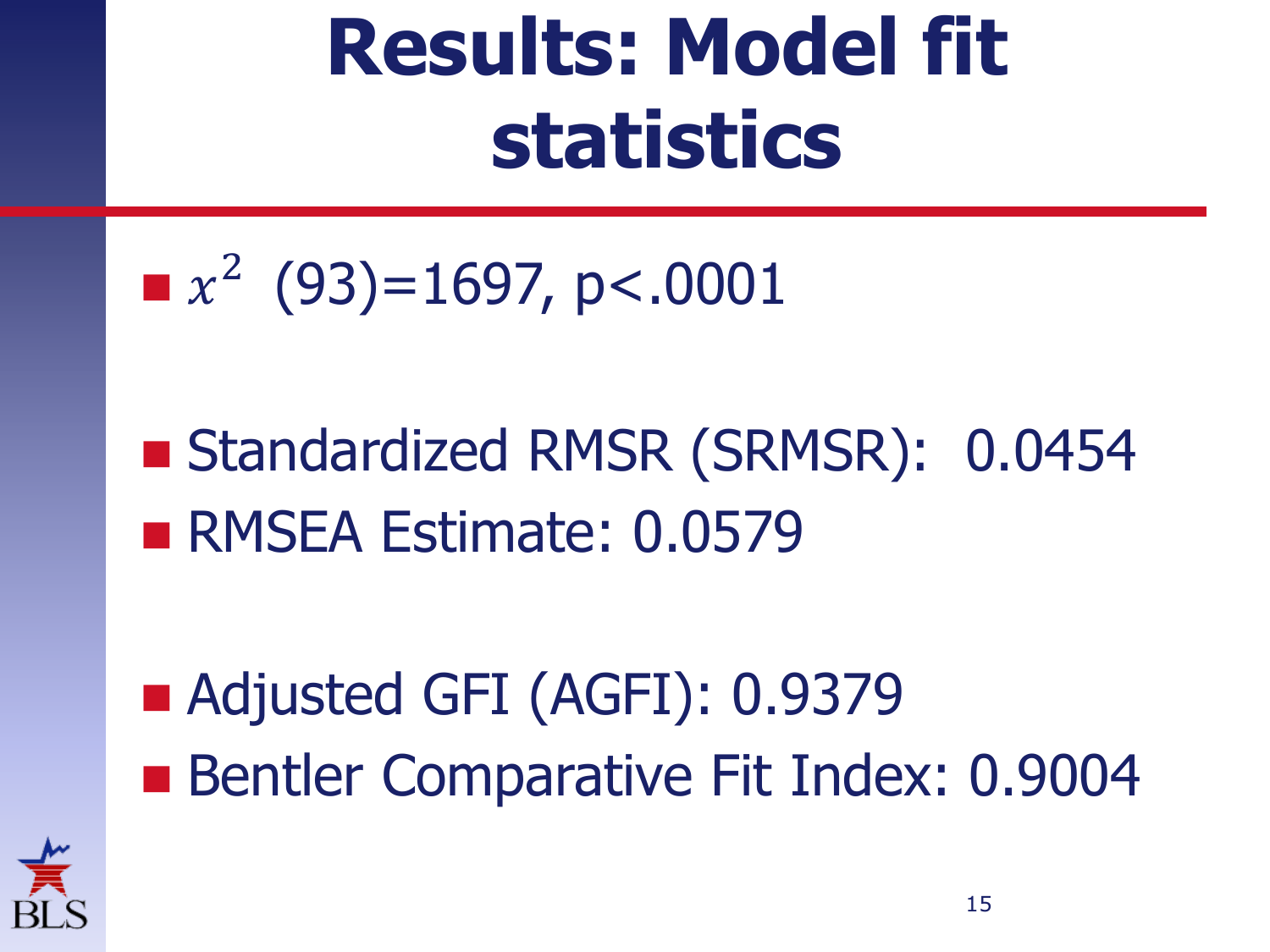### **Measurement Model: Motivation**



- Interviewer assessment of R's level of effort
	- A lot of or moderate effort  $(=1)$  vs. bare minimum  $(=0)$
- Interviewer assessment of R's level of cooperation
	- $\triangleright$  Very cooperative  $(=1)$  vs. other $(=0)$
- Level of reluctance through door step concerns
	- Easy  $(=1)$  vs. busy or reluctant  $(=0)$
- Whether or not R refused at least once to survey
	- Never refused  $(=1)$  vs. refused at least once  $(=0)$  16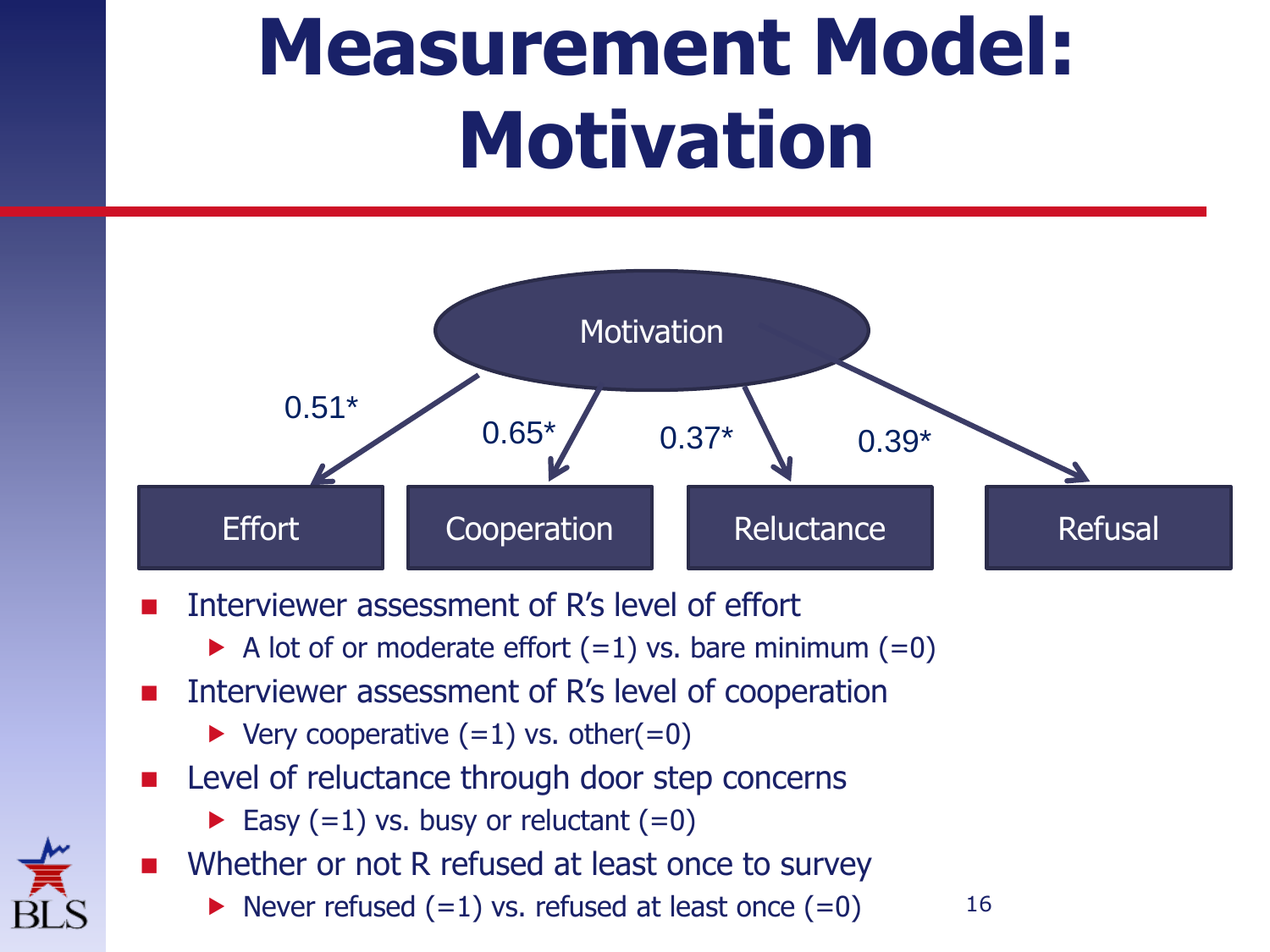### **Measurement Model: Cognitive capacity**



- Age:  $>60 (=0)$  vs.  $<=60 (=1)$
- Education: high school or less  $(=0)$  vs. some college or more  $(=1)$

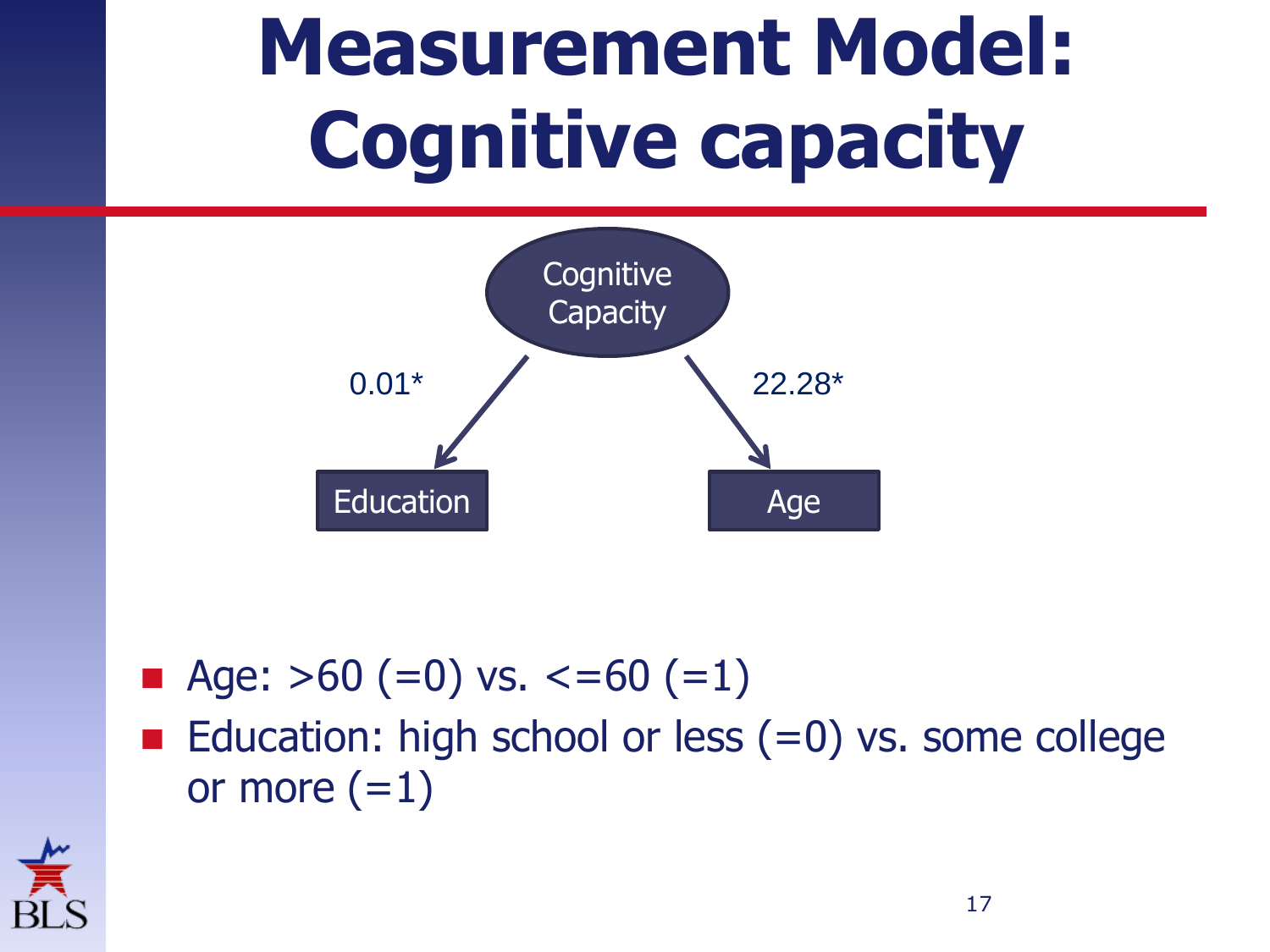#### **Measurement Model: Attitude**



- $\blacksquare$  How sensitive did you feel the questions I asked you today were?
	- $\blacktriangleright$  Not sensitive at all (=1) vs. other (=0)
- I trust that the U.S. Census Bureau to safeguard the information that I provided them

18

Strongly agree or agree  $(=1)$  vs. other  $(=0)$ 

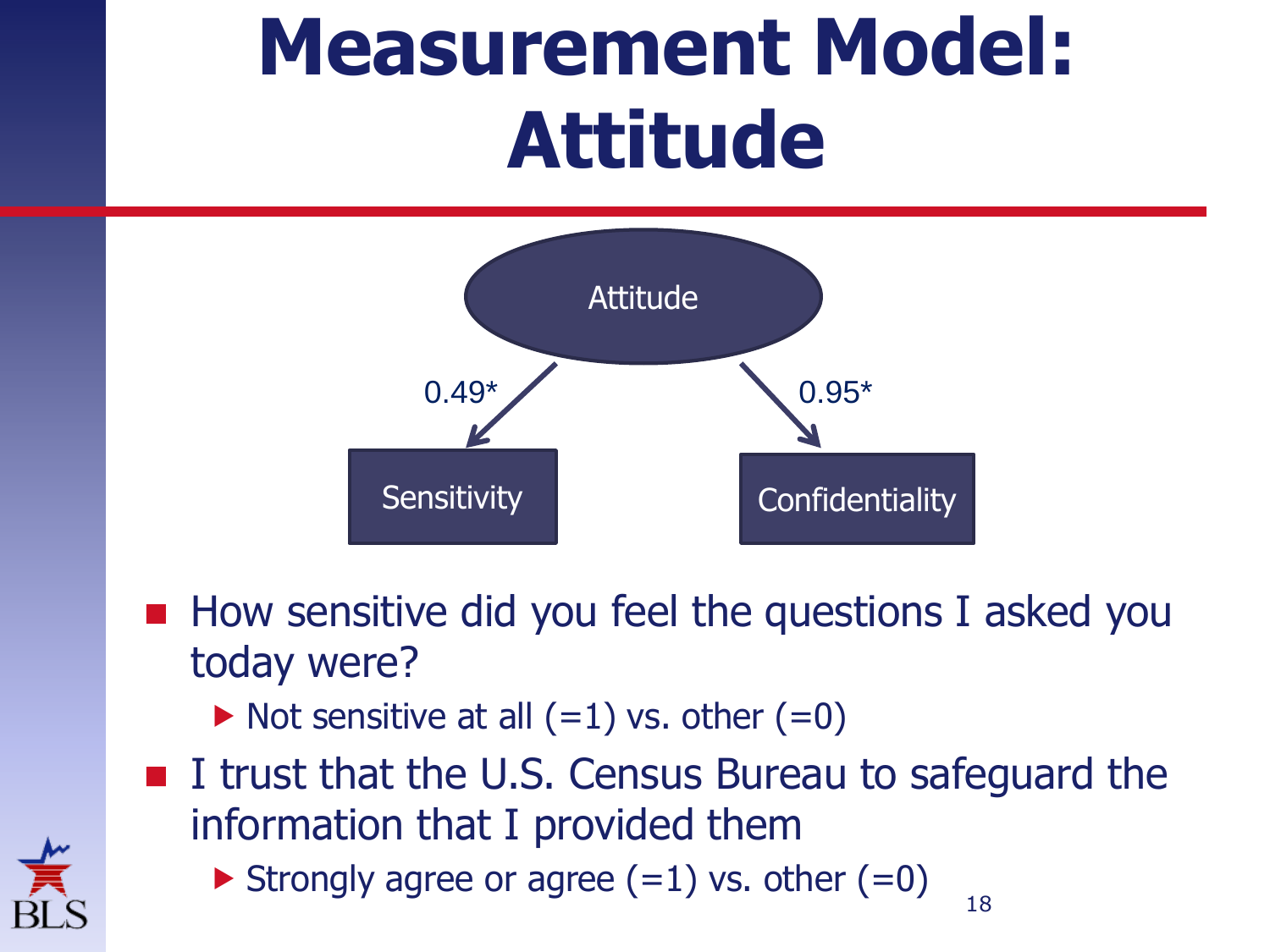### **Survey Design Characteristics**



- Contact attempts:
	- Equal to or less than median  $(=0)$  vs. more than median  $(=1)$
- **Personal visits**



Equal to or less than median  $(=0)$  vs. more than median  $(=1)$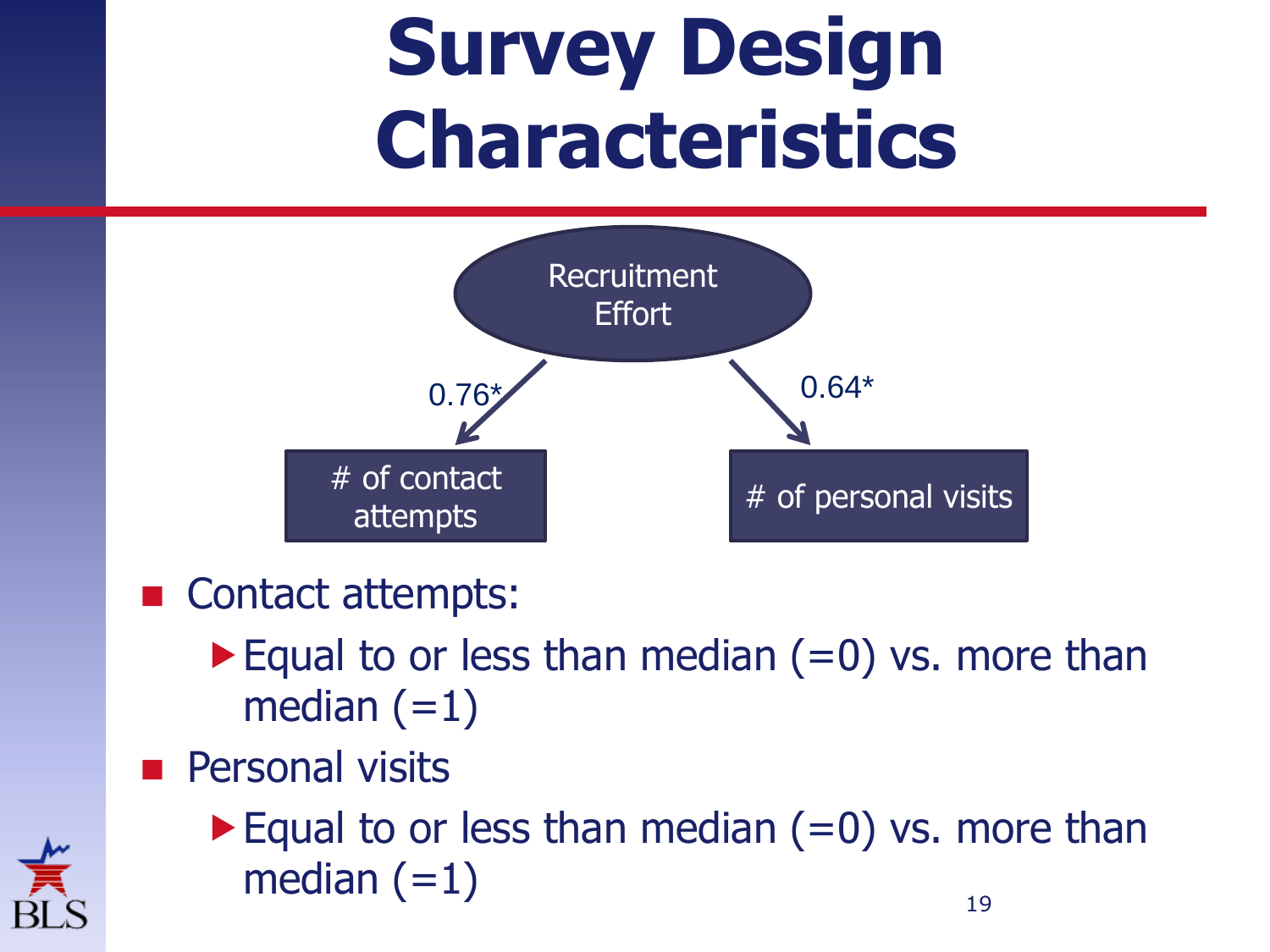### **Measurement Model: Task Difficulty**



- Size of household
	- $\blacktriangleright$  Multiple-person households (=1) vs. single-person households  $(=0)$
- **Total time spent** 
	- $\blacktriangleright$  Longer than median (=1) vs. equal to or less than median  $(=0)$

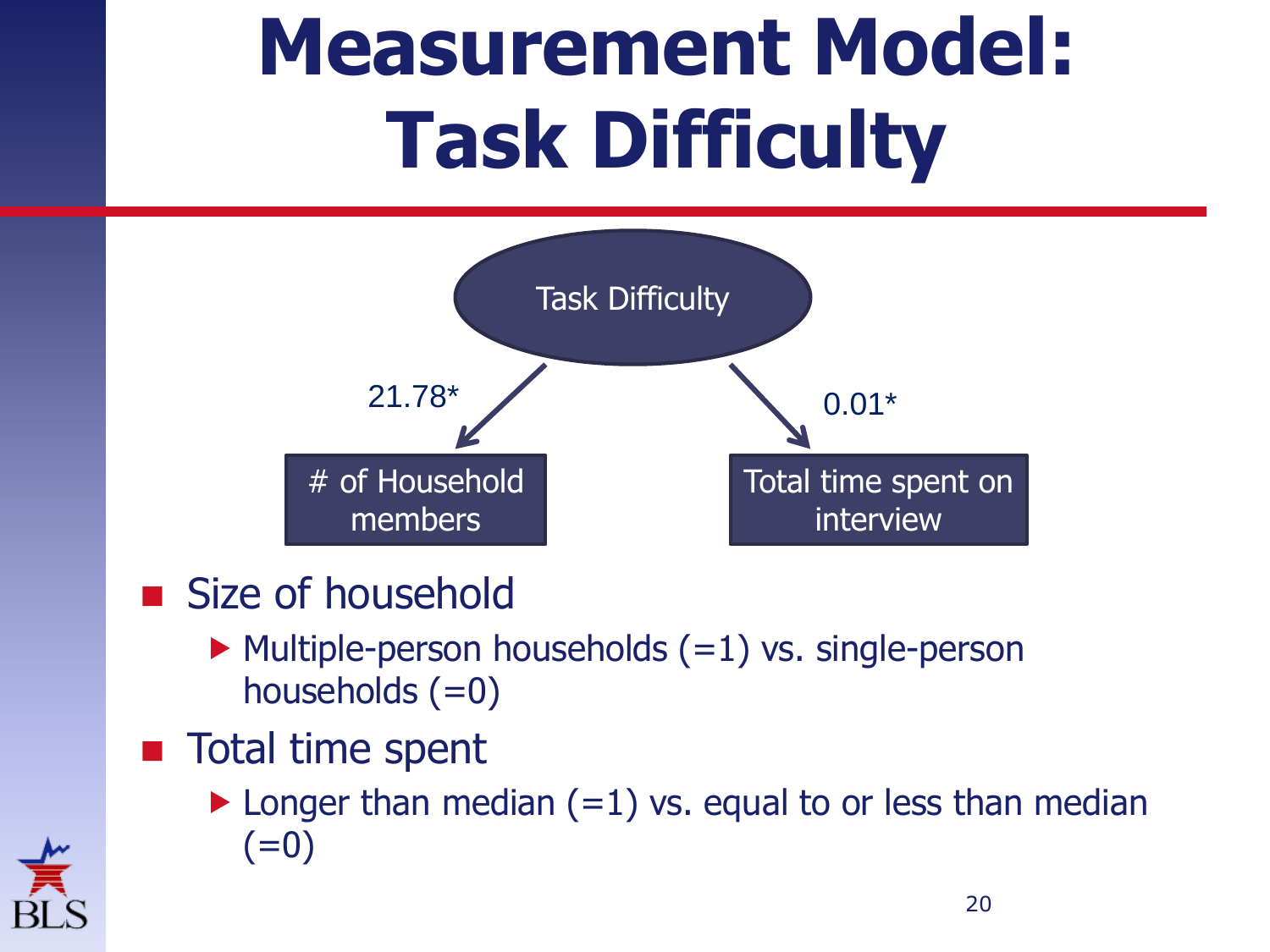## **Measurement Model: Perception of Survey**



- Perception of survey
	- $\triangleright$  Very or somewhat interesting  $(=1)$  vs. other  $(=0)$
- **Perception of questions** 
	- $\blacktriangleright$  Very easy (=1) vs. other (=0)

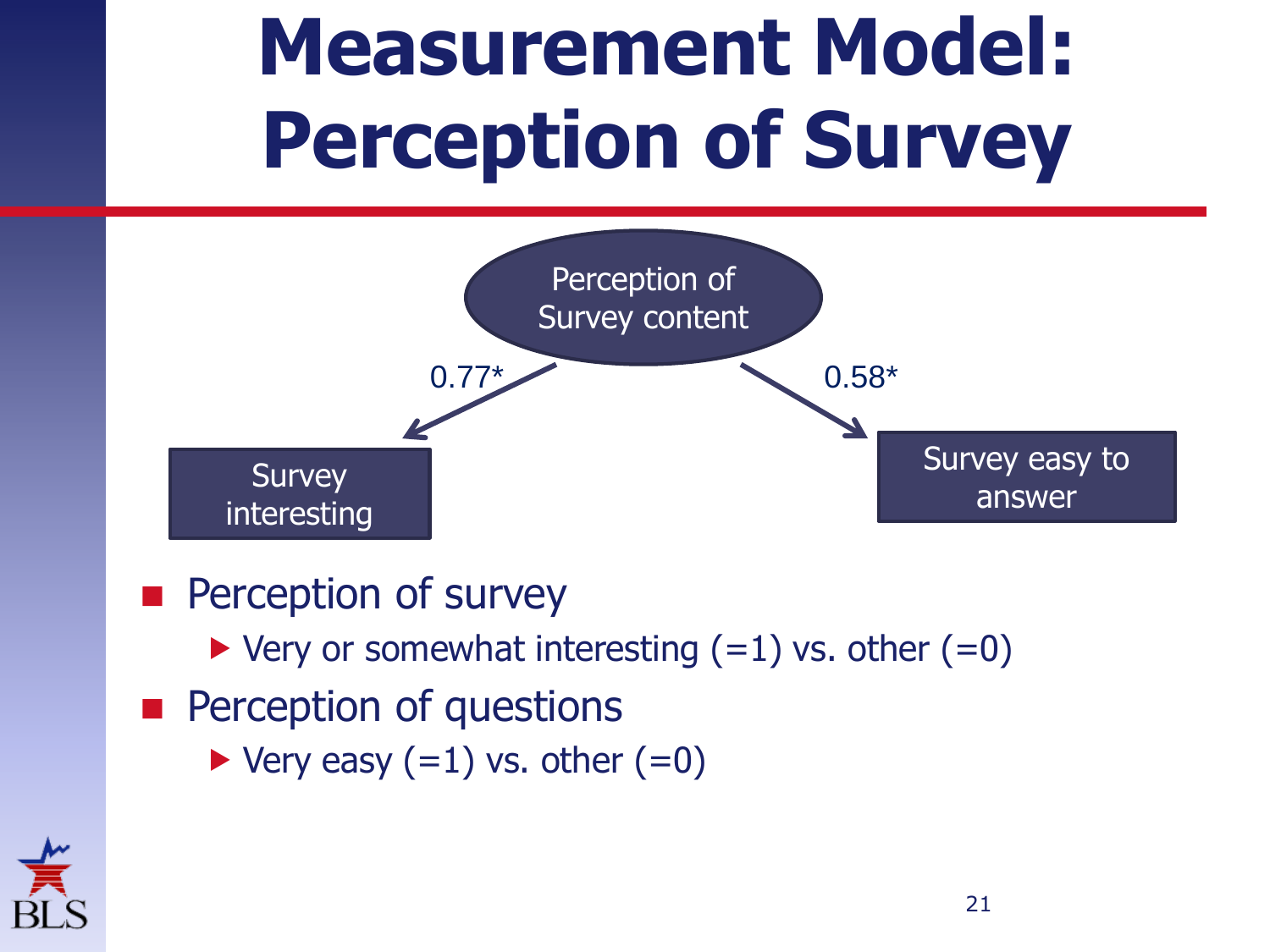# **Measurement Model: Perception of Survey**



- **Perception of length** 
	- Survey too short or about right(=1) vs survey too long (=0)
- **Perception of survey requests**



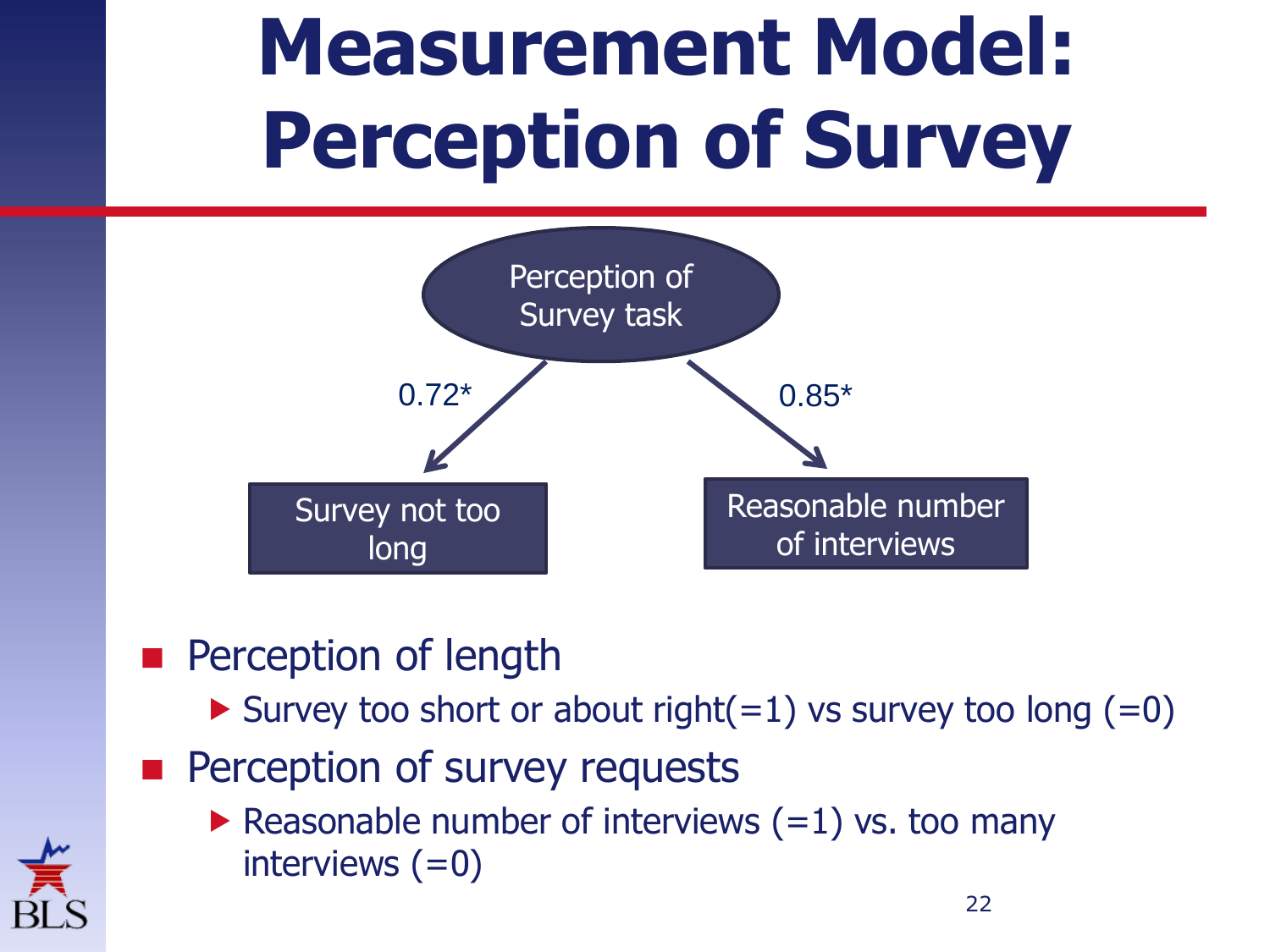#### **Results: Structural Model (1)**



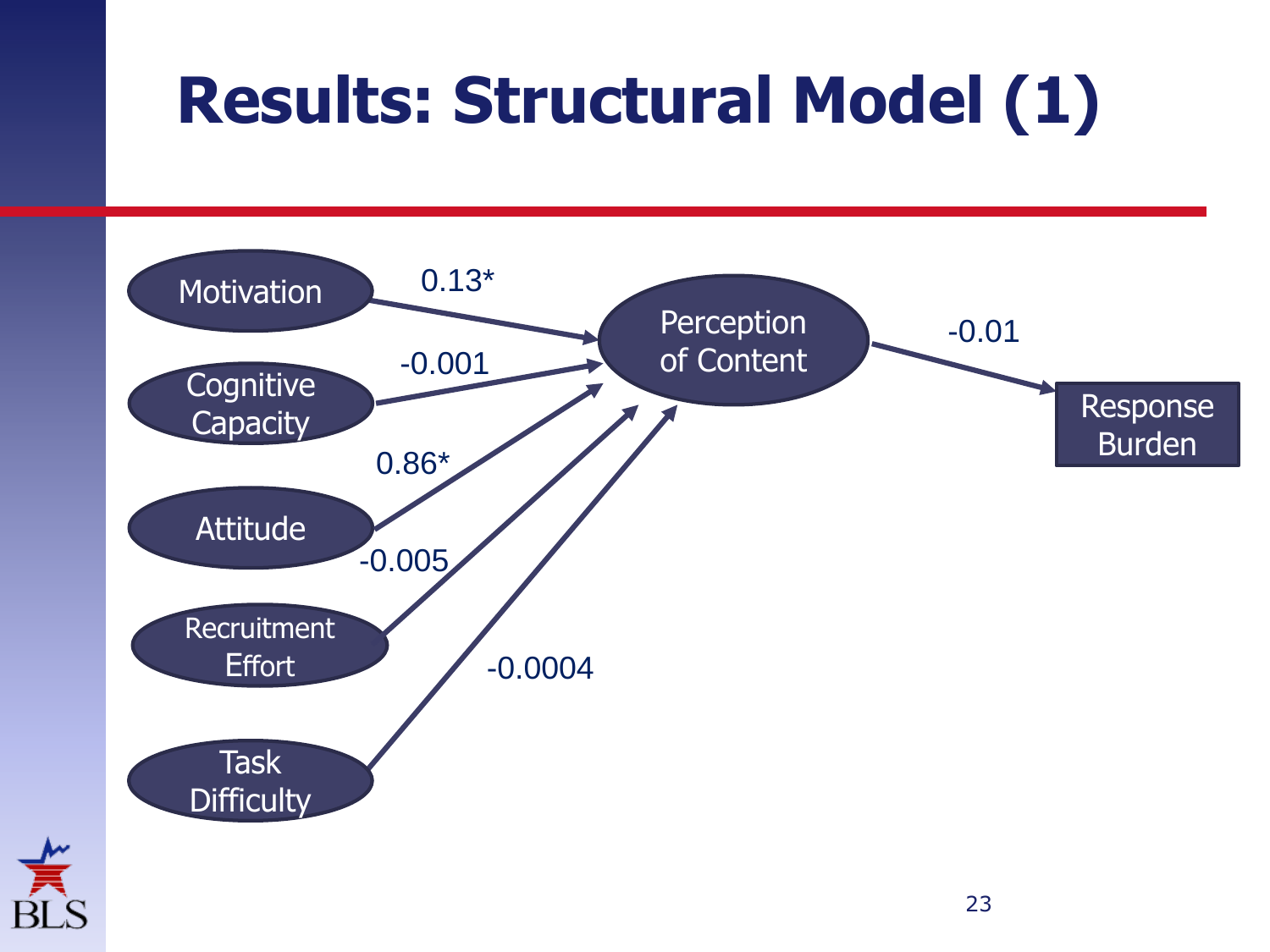#### **Results: Structural Model (2)**



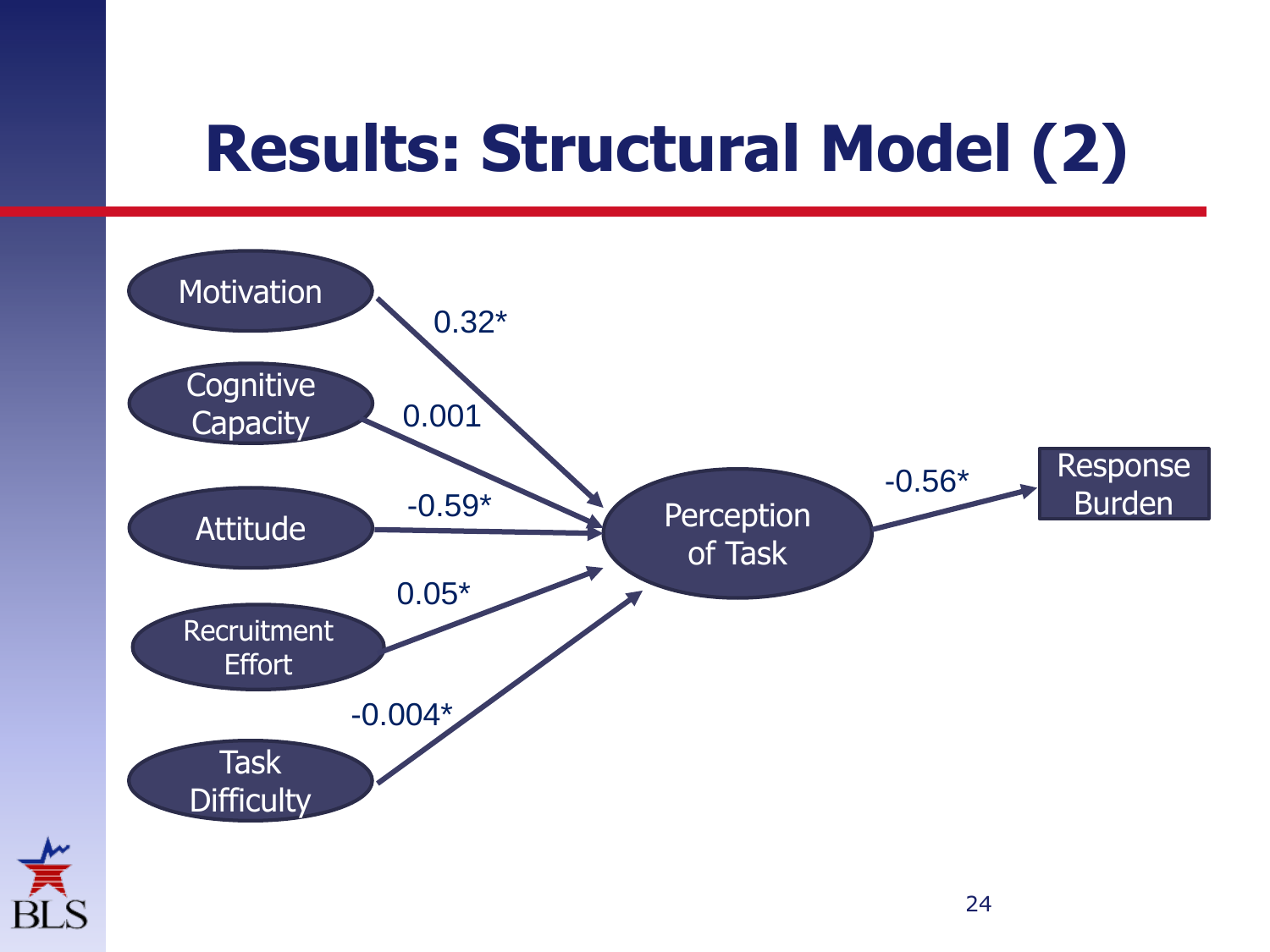#### **Results: Structural Model (3)**



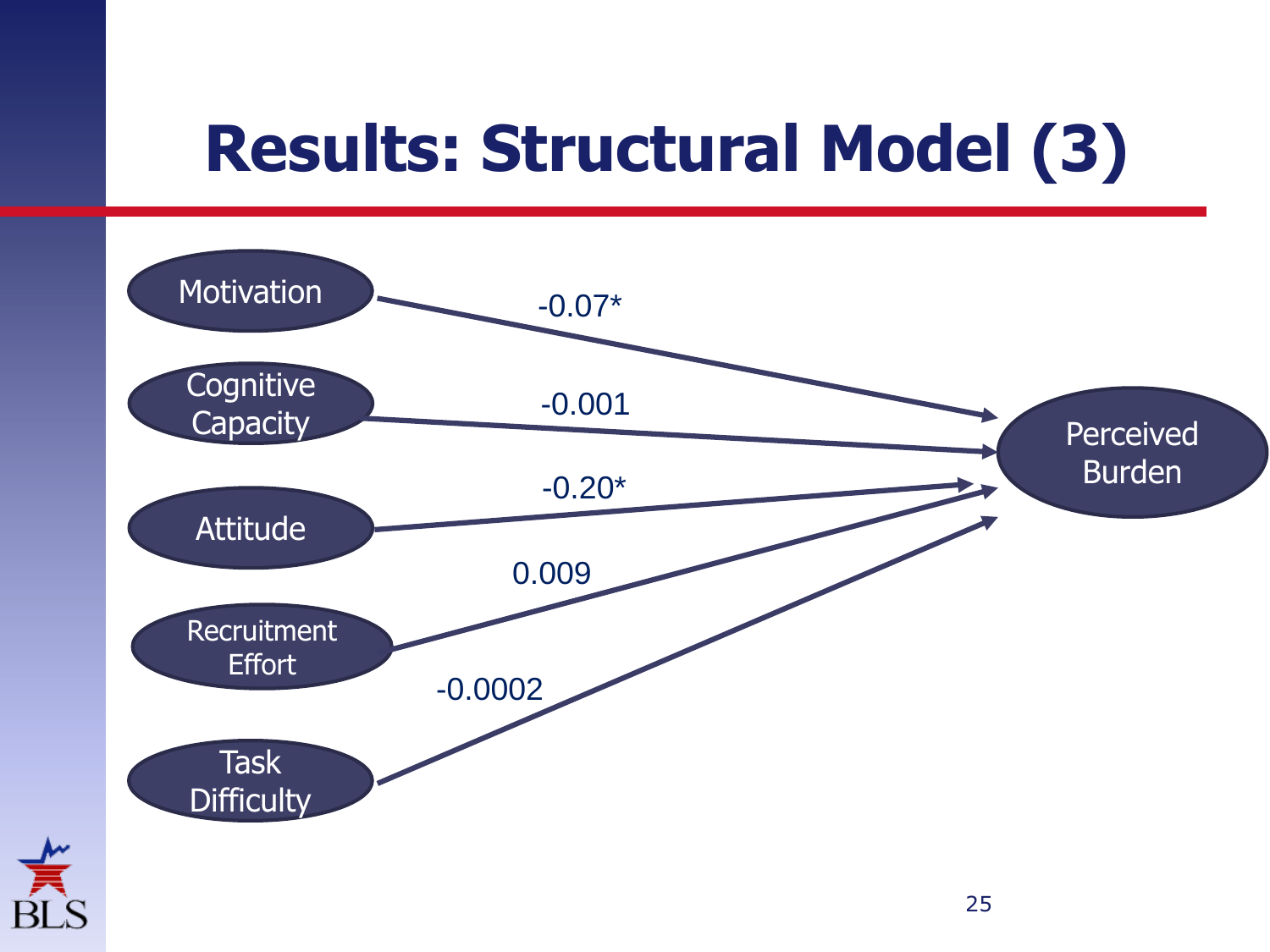### **Conclusions**

|                                        | <b>Total Effects</b> | <b>Direct Effects</b> | <b>Indirect Effects</b> |
|----------------------------------------|----------------------|-----------------------|-------------------------|
| <b>Motivation</b>                      | $-0.26***$           | $-0.07***$            | $-0.18***$              |
| <b>Cognitive Capacity</b>              | $-0.001*$            | $-0.001#$             | $\overline{0}$          |
| <b>Attitude</b>                        | $0.13***$            | $-0.20***$            | $0.32***$               |
| <b>Recruitment Effort</b>              | $-0.02$              | 0.01                  | $-0.03*$                |
| <b>Task Difficulty</b>                 | $0.002**$            | $\Omega$              | $0.002***$              |
| Perception of<br><b>Survey Content</b> | $-0.01$              | $-0.01$               | $\overline{0}$          |
| Perception of<br><b>Survey task</b>    | $-0.58*$             | $-0.58*$              | 0                       |



#p<.10; \*p<0.05; \*\*p<0.01; \*\*\*p<0.001;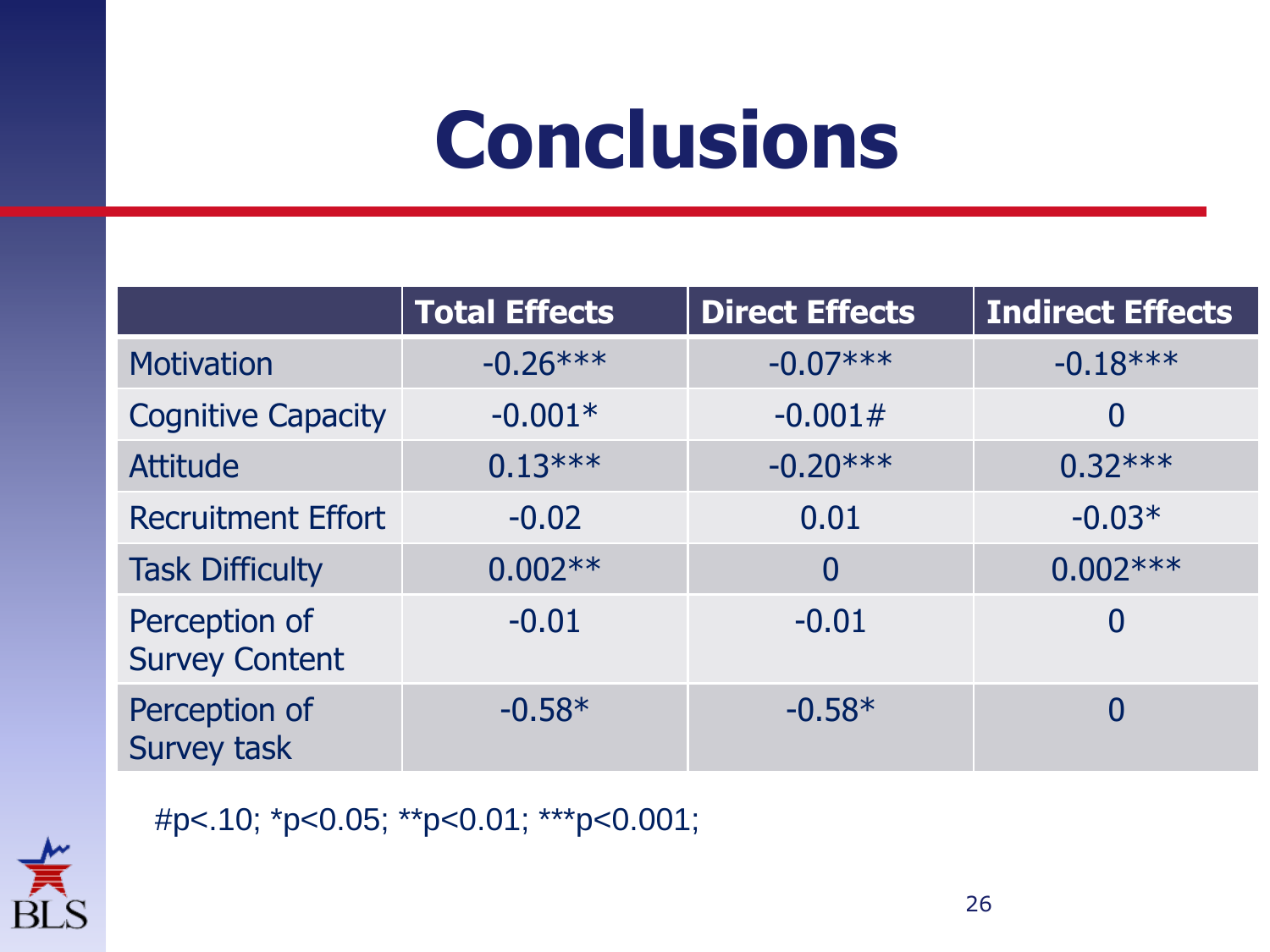#### **What causes response burden & who is burdened out?**

- Survey and task characteristics have weak impact on response burden
- **Respondent motivation and attitudes have** strong impact on response burden
	- ▶ Unmotivated respondents
	- ▶ Respondents with positive attitudes
- **Perception of survey task has strong impact** on response burden
	- Those who perceived the survey as too long and too many

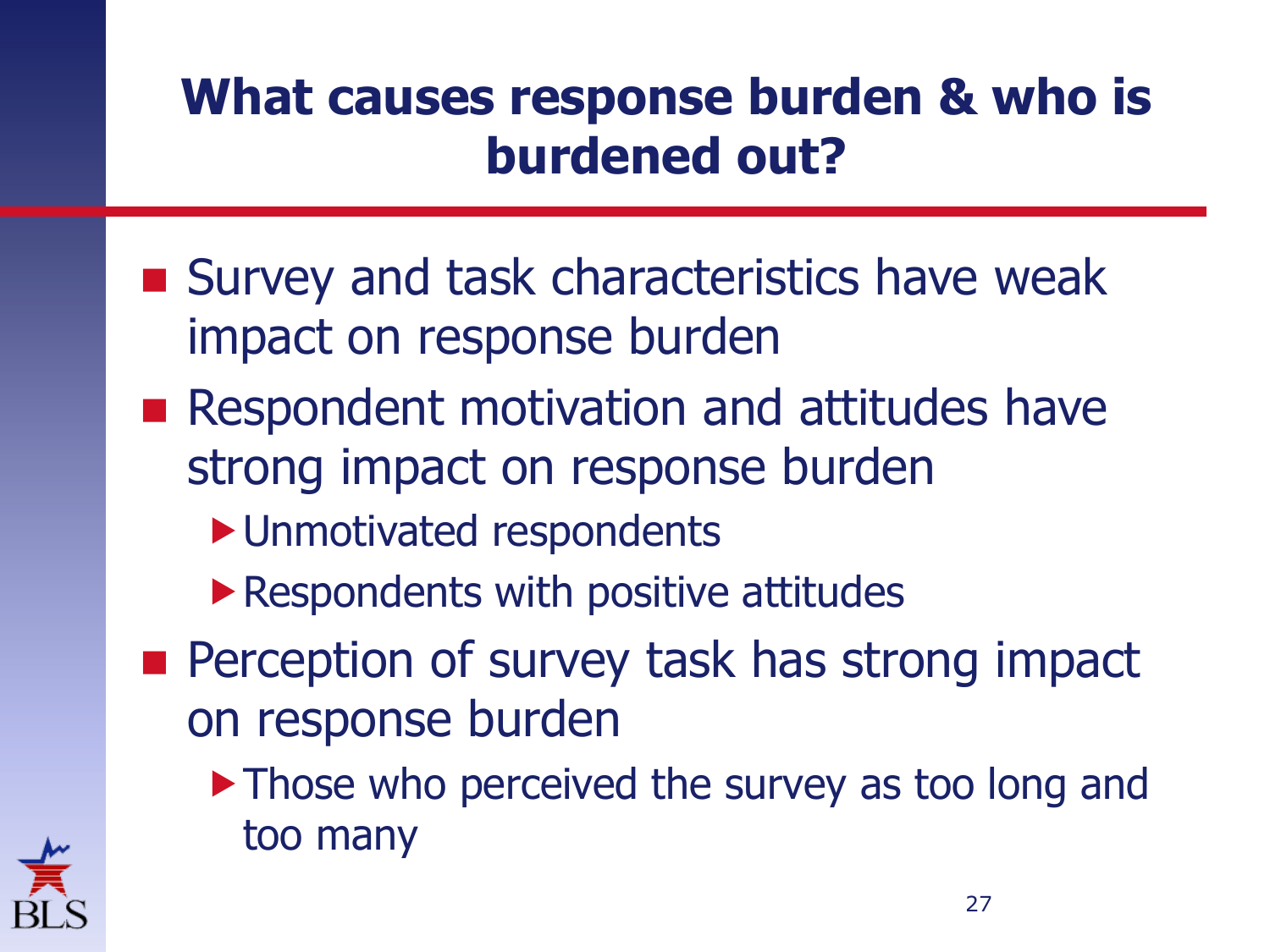### **Limitations and Next Steps**

#### **Nodel fit is not great** Modifying both measurement and structural models

- **Interaction between respondent,** survey, and task characteristics not considered
	- ▶ Including interaction terms in the structural models